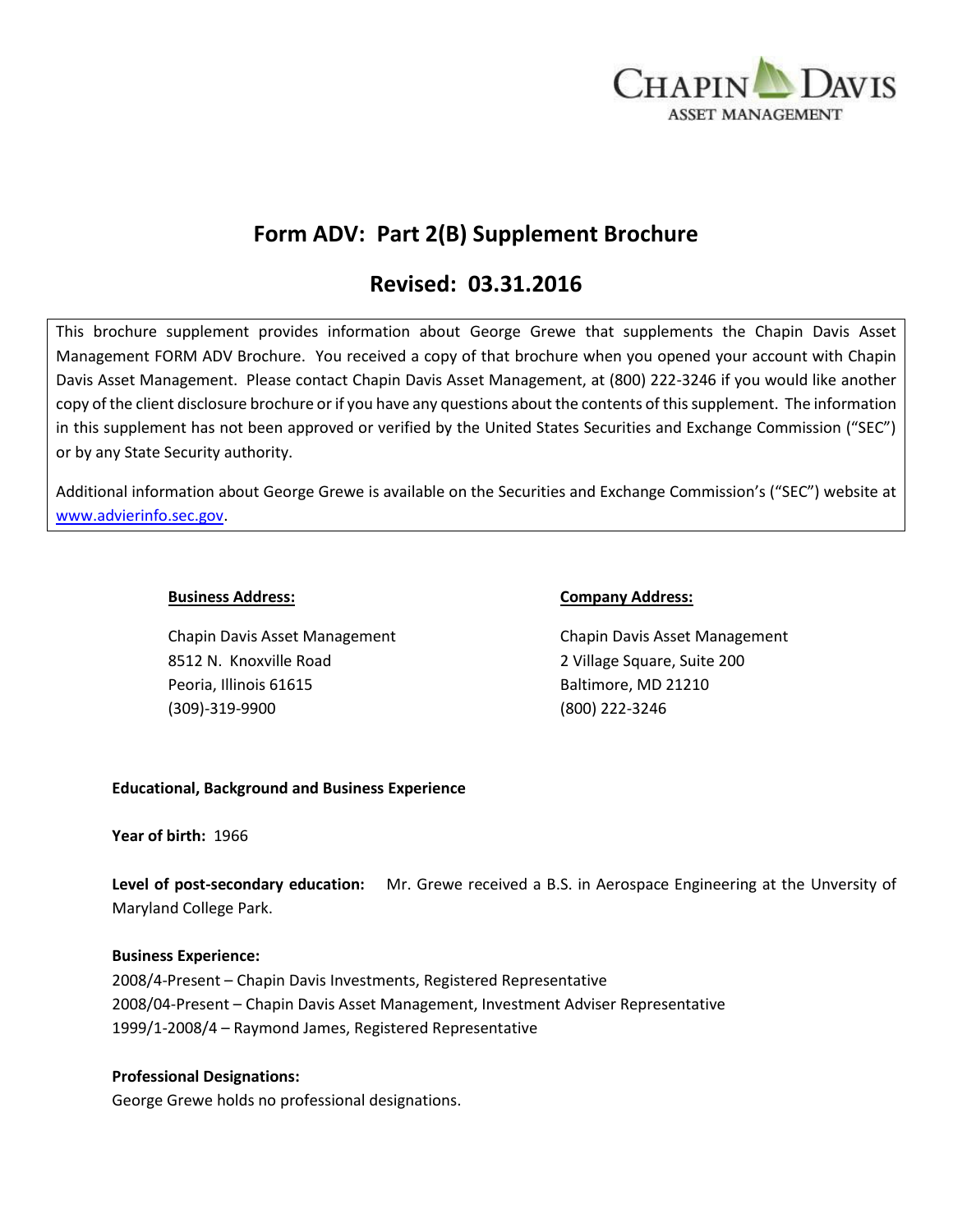#### **Disciplinary Action**

Chapin Davis Asset Management discloses facts regarding any legal or disciplinary events that it deems to be material to a client considering George Grewe to act as their Investment Advisor Representative. Chapin Davis Asset Management is not aware of any events applicable to this item. FINRA's Brokercheck® [http://www.brokercheck.finra.org](http://www.brokercheck.finra.org/) may have additional information regarding the disciplinary history of George Grewe that is not included in this brochure supplement.

#### **Other Business Activities**

In addition to being an Investment Advisor Representative with Chapin Davis Asset Management, George Grewe is also a Registered Representative at Chapin Davis Investments, a Broker/Dealer. George Grewe spends more than 10% of his time acting in both capacity. As an Investment Advisor Representative and Registered Representative, George Grewe can offer clients both advisory programs and services and non-advisory programs. This may present a conflict of interest. However, as an Investment Advisor Representative of Chapin Davis Asset Management, George Grewe has a responsibility to make recommendations that are in the best interest of each customer.

#### **Additional Compensation**

Product companies (including our affiliates) with which we have agreements work with Chapin Davis Asset Management and our financial advisors to provide education and other support to help distribute their products. These companies may pay for training and education events, seminars or other similar events for employees, financial advisors, clients and prospective clients. They may also reimburse entertainment. A financial advisor may also receive a service fee, expense reimbursement, or other payments from other companies. These service fees, as well as incentive programs and cash and/or noncash compensation, all are strictly regulated by the SEC and Financial Industry Regulatory Authority, as well as Chapin Davis Asset Management internal compliance policies.

Your Financial Advisor may also engage in the sale of insurance products as a licensed agent or broker of Chapin Davis Insurance. In your Financial Advisors' capacity as a registered representative of a broker dealer, or as a licensed insurance agent or broker, your financial advisor will receive brokerage and insurance commissions for these services.

#### **Supervision**

Investment Advisor Representatives' activities are supervised by registered principals in their office of supervisory jurisdiction and individuals therein, including any or all of the following Investment Advisor Representatives' direct registered principals, central supervision personnel who report to the Chief Compliance Officer of Chapin Davis Asset Management.

| Supervisor:          | <b>Stephanie N. Elliott</b> |
|----------------------|-----------------------------|
| Title:               | COO & CCO                   |
| <b>Phone number:</b> | (800) 222-3246              |